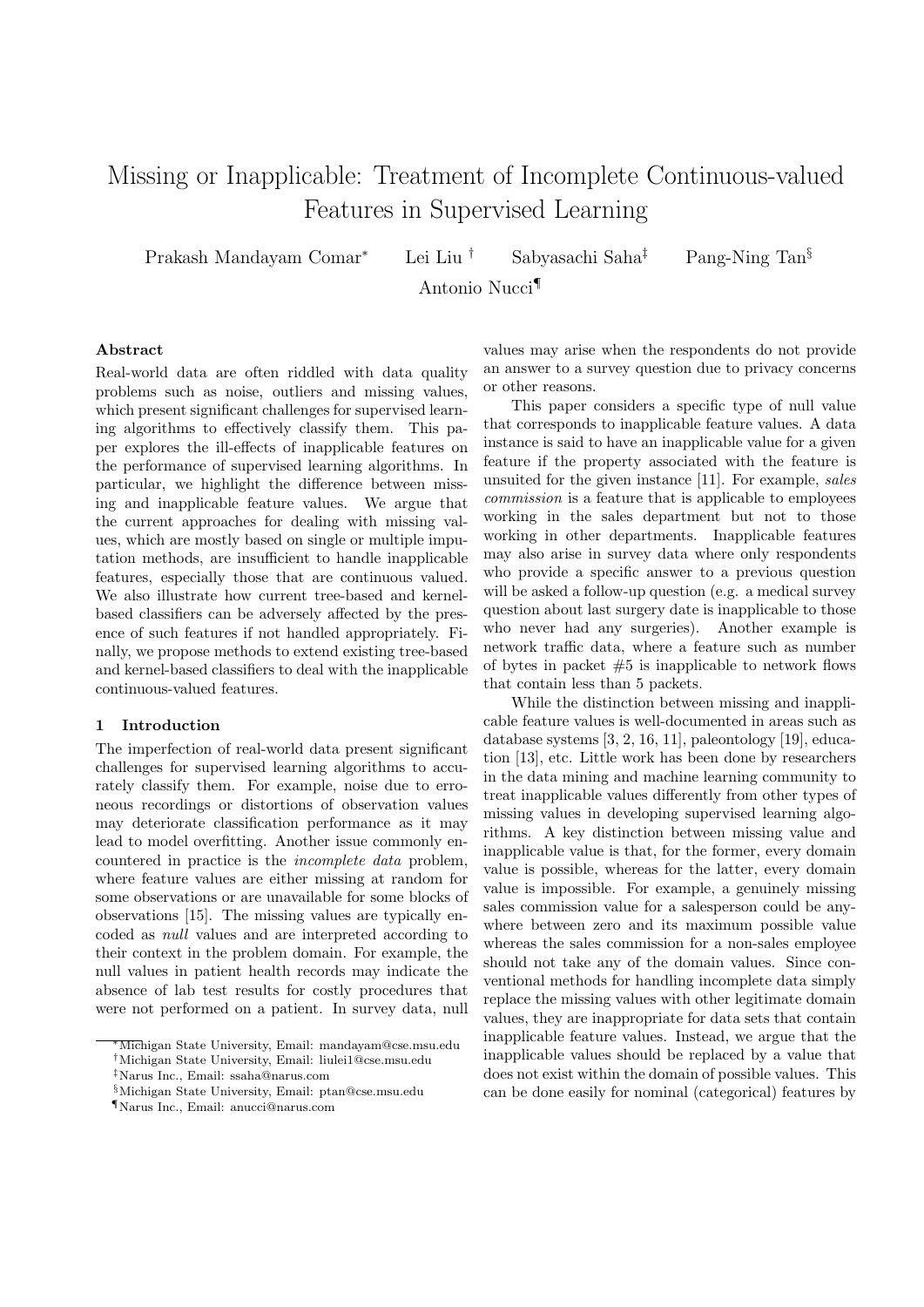replacing the inapplicable value with a new category. However, it is more challenging for continuous valued features as one must consider its ordinal relation as well as the addition/subtraction and multiplicative properties of the continuous domain [17]. For example, suppose the feature values for 3 data instances are  $X_1 = 0$ ,  $X_2 = 100$ , and  $X_3 = N/A$  (inapplicable), respectively, should *X*<sub>1</sub> ≥ *X*<sub>3</sub>, *X*<sub>2</sub> ≤ *X*<sub>3</sub>, or *X*<sub>1</sub> < *X*<sub>3</sub> < *X*<sub>2</sub>? Furthermore, should  $X_1 - X_3 = X_2 - X_3$  even though  $X_1 \neq X_3$ ? Since many existing algorithms rely on computations of similarity between data instances, they are inadequate for handling continuous features with inapplicable values as the similarity matrix may not be positive semidefinite.

The main contributions of this paper are as follows:

- 1. We highlight the difference between missing and inapplicable feature values and illustrate how current tree-based and kernel-based classifiers can be adversely affected by inapplicable features if not handled appropriately.
- 2. We present a simple adaptation of existing treebased method to deal with inapplicable continuousvalued features.
- 3. We introduce positive semi-definite kernels for data with inapplicable features and present a boosted kernel learning approach for classifying such data.

#### **2 Decision Tree for Inapplicable Feature Values**

A simple yet effective way to perform supervised classification is by using decision trees. Decision tree classifiers such as C4.5 [14] and CART [1] recursively partition the input space into rectilinear regions by considering one feature at a time. The features are selected using impurity measures such as entropy and gini index, which are defined as follows:

(2.1) Entropy = 
$$
-\sum_{i=1}^{k} p_i \log p_i
$$
, Gini =  $1 - \sum_{i=1}^{k} p_i^2$ 

where  $p_i$  denote the proportion of training instances belonging to class *i*. During the tree growing process, the decision tree induction algorithm will select the feature that maximizes the gain (i.e. difference in impurity measure) as its splitting attribute. In this section, we discuss the limitations of current implementations of decision trees in dealing with inapplicable feature values and describe our proposed extensions to deal with such problems.

Current implementations of decision tree classifiers such as C4.5 [14], CART [1], and CHAID [10] do not distinguish between inapplicable and other types of missing values. They often employ data imputation methods to handle the incomplete data problem. These include *probabilistic split*, *surrogate split*, *separate class*, *grand mode/mean imputation*, *complete case* and *complete variable* methods [6]. The probabilistic split method, which is used by C4.5, routes training instances with missing values to every child of a node with different probabilities. The CART algorithm [1] uses the surrogate split strategy, where instances with missing values are routed to the child nodes based on the value of another surrogate feature, whose split most resembles the partitions made by the feature with missing values. The separate class approach was used by the CHAID algorithm [10], where a new category is introduced to represent the missing value. For continuous features, CHAID performs discretization on the features first, thus allowing the new category to be introduced as another bin or merged with other existing bins. Other strategies for dealing with missing values are based on data preprocessing, where the missing values are replaced by their overall mode (for categorical feature) or mean (for continuous feature) value. Finally, the complete case and complete variable methods simply remove the instances or variables that contain missing values before training the classifier.

In short, existing decision tree classifiers employ the same strategy to handle inapplicable values as they would for missing values. Next, we present a modified decision tree classifier that can handle inapplicable values as well as other types of missing values, for both categorical and continuous-valued features.

**2.1 ModJ4.8 Decision Tree Classifier** The inapplicable feature values may contain useful information about a particular class that can be utilized to enhance the performance of a classifier. For example, an inapplicable value for sales commission may help distinguish non-sales employees from those who work in the sales department. Similarly, the absence of certain flow related features may indicate a particular type of network application or even malware attack.

In this section, we present a modified J4.8 decision tree classifier<sup>1</sup> to accommodate features that contain inapplicable and other missing values. The treatment of inapplicable feature values depends on the type of feature. For nominal features, similar to the approach used in CHAID [10], we introduce a separate category for the inapplicable value. A node that splits on the nominal feature will either create a separate branch for instances with inapplicable values or group them with other nominal values encountered in the data (provided it results in significant information gain).

 $\overline{114.8}$  is Weka's implementation of C4.5 decision tree classifier.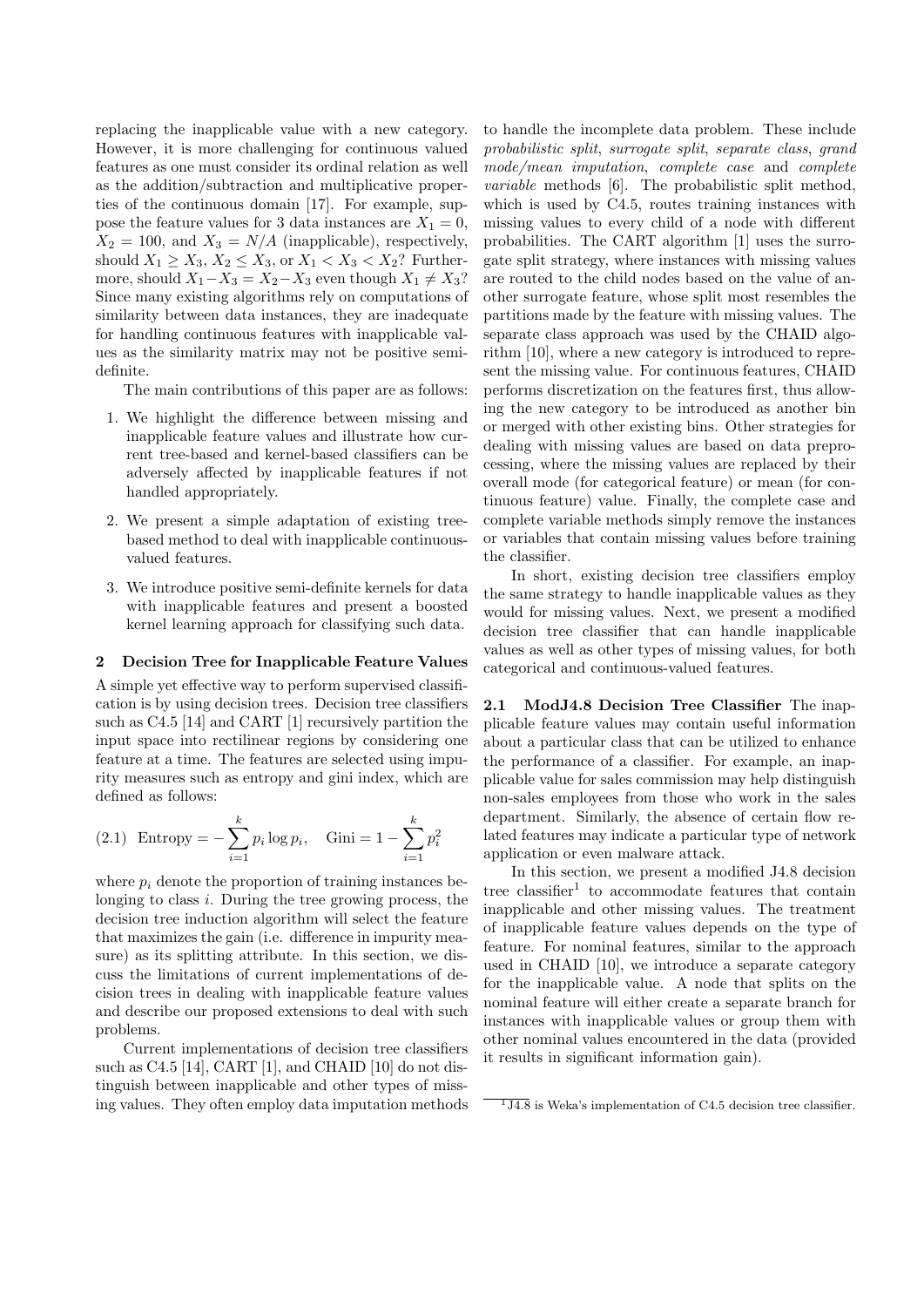

Gain(X) = max[ Gain<sub>Lτ</sub>(X), Gain<sub>Rτ</sub>(X)]

Figure 1: The modified split condition in ModJ4.8 classifier. All instances with inapplicable values  $(N/A)$ for feature *X* are either routed to the left branch (left figure) or to the right branch (right figure).

The treatment of inapplicable values present in a continuous feature is trickier. Ideally, all inapplicable values should be mapped to the same value, which must be considerably different than other legitimate domain values. As most decision tree classifiers consider only binary split condition  $(X \leq \tau)$  on the continuous feature *X*, if the inapplicable feature value is mapped to zero, instances with the inapplicable value will always be routed to the branch that corresponds to  $X \leq \tau$ (if  $\tau \geq 0$ ) and never to the branch that corresponds to  $X > \tau$  even though the latter may lead to higher information gain.

Our proposed ModJ4.8 classifier assigns all instances with inapplicable values to either branch of a node once and compute their respective gains. The inapplicable instances will be routed to a child node that gives the highest gain (see Figure 1). In order to implement this, the split condition at each internal node of the tree is modified to allow a disjunctive condition of the form  $(X < \tau) \vee (X = N/A)$ . If the split condition does not contain the second disjunct, the inapplicable instances will be routed to the right branch. As shown in Figure 1, the inapplicable instances participate in choosing the threshold  $\tau$  that gives maximum gain. By participating in the process of choosing the threshold, the class information of the inapplicable values are included in the tree building process, unlike the conventional J4.8 classifier where instances with missing value do not determine the feature threshold.

**2.2 Comparison between ModJ4.8 and J4.8 Classifier** Figure 2(a) illustrates the synthetic data used to compare modJ4.8 against the conventional J4.8 decision tree classifier [18]. We created a 2-dimensional data uniformly distributed on a unit square. We then partition the square into a  $3 \times 3$  grid at thresholds 0.33 and 0.66, respectively, and assign each region to one



(a) Original 2-dimensional data (before adding inapplicable values).



(b) Suboptimal decision boundary of J4.8 Classifier

Figure 2: Comparing J4.8 against modJ4.8. (a) Original 2-dimensional data. The *X*<sup>2</sup> values for all instances from the  $\triangle$  class located in the upper left region and the  $X_1$  values for instances from  $+$  class located in the bottom middle region are set to  $N/A$ . (b) The suboptimal decision boundary produced by J4.8 classifier, which treats inapplicable values as missing values.

of the three classes-  $\{*, +, \triangle\}$ . We then transform the data set to include inapplicable values by assigning *X*<sup>2</sup>  $=$  'N/A' for all instances from the  $\triangle$  class located in the upper left region and  $X_1 = \text{N/A}$  for all instances from + class located in the bottom middle region.

With this modification, an ideal decision tree should classify all the instances with inapplicable value in  $X_1$  as  $+$  and all the instances with inapplicable value in  $X_2$  as *△*. Figure 2(b) shows the decision boundary obtained from the J4.8 classifier, which uses the probabilistic split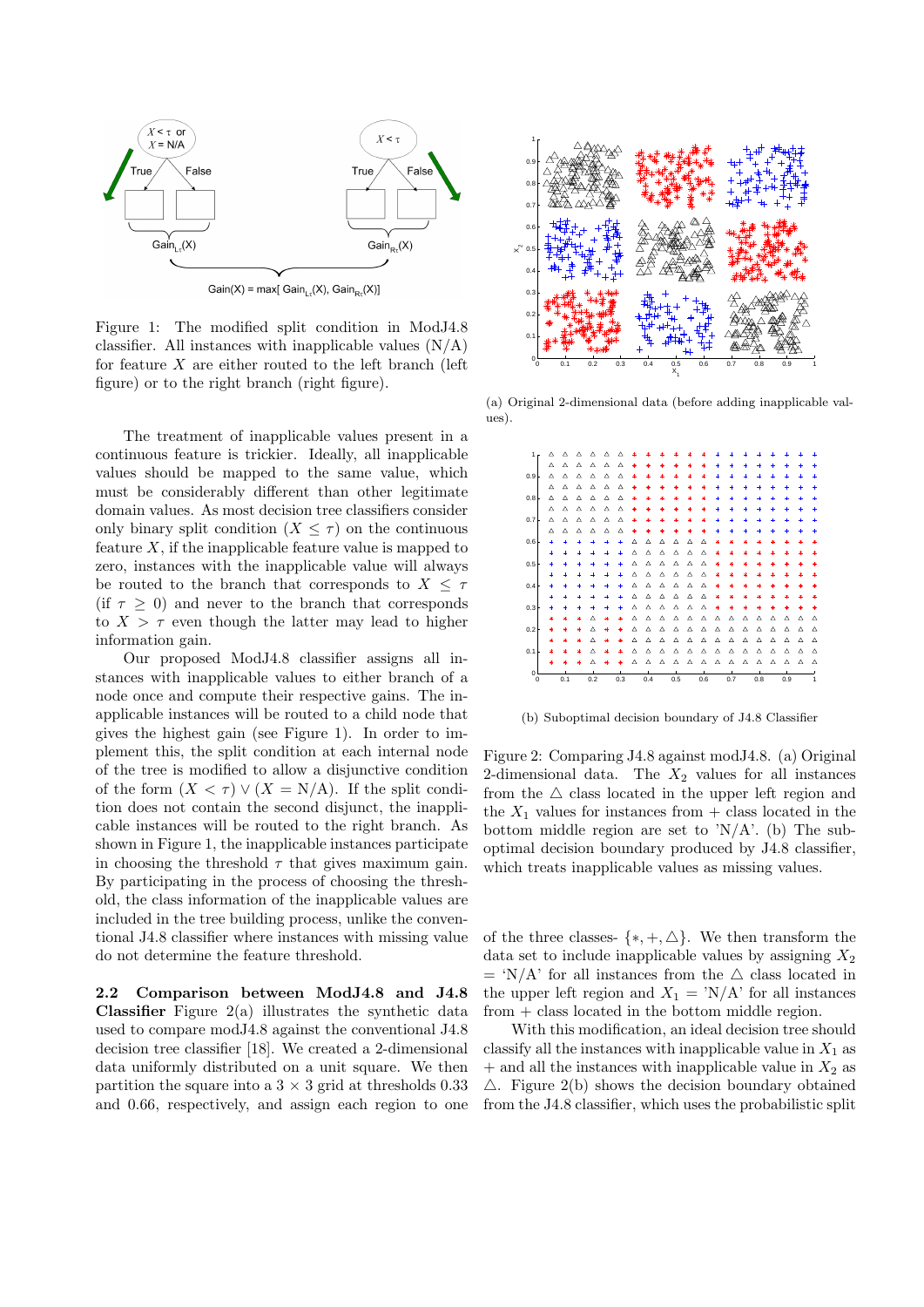x2 <= 0.6258 | x1 <= 0.3 | | x2 <= 0.2997 | | | x1 <= 0.2212 | | | | x1 <= 0.1965: **\***  (111.13/50.13) | | | | x1 > 0.1965: **^**  (15.42/7.12) | | | x1 > 0.2212: **\***  (62.56/25.56) | | x2 > 0.2997: **+**  (121.39/31.39) | | | x1 > 0.3 | | x2 <= 0.2997: **^**  (145.79/42.79) | | x2 > 0.2997 | | | x1 <= 0.6288: **^**  (97.0) | | | x1 > 0.6288: **\***  (105.0) | | | x2 > 0.6258 | x1 <= 0.6288 | | x1 <= 0.3: **^**  (28.7/3.0) | | x1 > 0.3: **\***  (93.0) | x1 > 0.6288: **+**  (89.0) Confusion Matrix **\* +
^**  <-- classified as

 296 0 4 **\***  0 179 84 **+**  0 0 306 **^** 

(a) Output from J4.8, which treats inapplicable as missing value



(b) Output from ModJ4.8, which treats inapplicable value differently than missing value

Figure 3: Decision trees obtained from (a) J4.8 decision tree classifier and (b) ModJ4.8 decision tree classifier.

method, treating ' $N/A$ ' as missing value<sup>2</sup>. Although the classifier correctly identifies instances with inapplicable features that belong to the  $\triangle$  class, it completely misses those that belong to the  $+$  class. Furthermore, even though the classes are well-separated, it misclassifies instances that do not contain inapplicable feature values. This is because J4.8 would propagate instances with inapplicable values to every branch of the node associated with the inapplicable feature and thus may create spurious branches that lead to misclassification of other instances<sup>3</sup>.

On the other hand, our proposed modified J4.8 classifier distinguishes  $N/A$  as a token for inapplicable value from '?' as the token for missing value. The resulting decision trees along with the confusion matrices are shown in Figure 3. Clearly, modJ4.8 gives a higher accuracy than the conventional J4.8 classifier. This is because modJ4.8 treats the inapplicable feature value as a separate category even for continuous features by allowing a disjunctive split condition. For example, the split condition at the root node is  $X_2 \leq 0.03 \vee X = N/A$ . This means all instances with  $X_2 \leq 0.03$  or inapplicable will be routed to the left child of the node while those with  $X_2 > 0.03$  will routed to its right child. This helps to isolate all the inapplicable instances from the upper left region to their correct class  $\triangle$ . Similarly, instances that belong to the  $+$  class in the lower middle block are subsequently separated from other classes by testing the inapplicability of feature  $X_1$ .

The proposed modification works well as long as the inapplicable values contain useful information about the target class. Unlike missing values, the inapplicable values generally do not occur at random. However, in the event that instances with inapplicable valued do not give any meaningful information about the class, the modified tree classifier should do no worse than the conventional tree classifier.

#### **3 Kernels for Inapplicable Feature Values**

Kernel-based classifiers such as support vector machine (SVM) have emerged as a popular choice for solving a variety of supervised learning tasks due to their robustness as well as higher relative accuracy compared to other traditional classifiers (including tree-based approaches). Although there has been some prior work investigating the effect of data imputation methods on SVM [12], to the best of our knowledge, none of them were designed to deal with inapplicable feature values. This section presents our proposed kernel learning method for addressing this problem.

**3.1 Preliminaries** Let  $D = \{(x_1, y_1), (x_2, y_2), \cdots\}$  $(x_N, y_N)$   $\in \mathcal{X} \times \mathcal{Y}$  be a collection of *N* training instances, where  $X$  denote the input domain and  $Y =$ *{*+1*, −*1*}* denote the set of distinct class labels. Furthermore, let  $\Re_{\#} = \Re \cup \{N/A\}$  be the set of real numbers augmented with the inapplicable value (N/A). This allows us to extend the domain for input variables to  $\mathcal{X} = \mathcal{R}_{\#}^d$ . The kernel similarity between a pair of in-

 $\sqrt[2]{2M}$ issing values are represented as '?' in Weka's ARFF format.

 $\frac{3}{3}$ As shown in Figure 2(b), the bottom left region contains a mixture of instances belonging to the classes *∗* and *△*.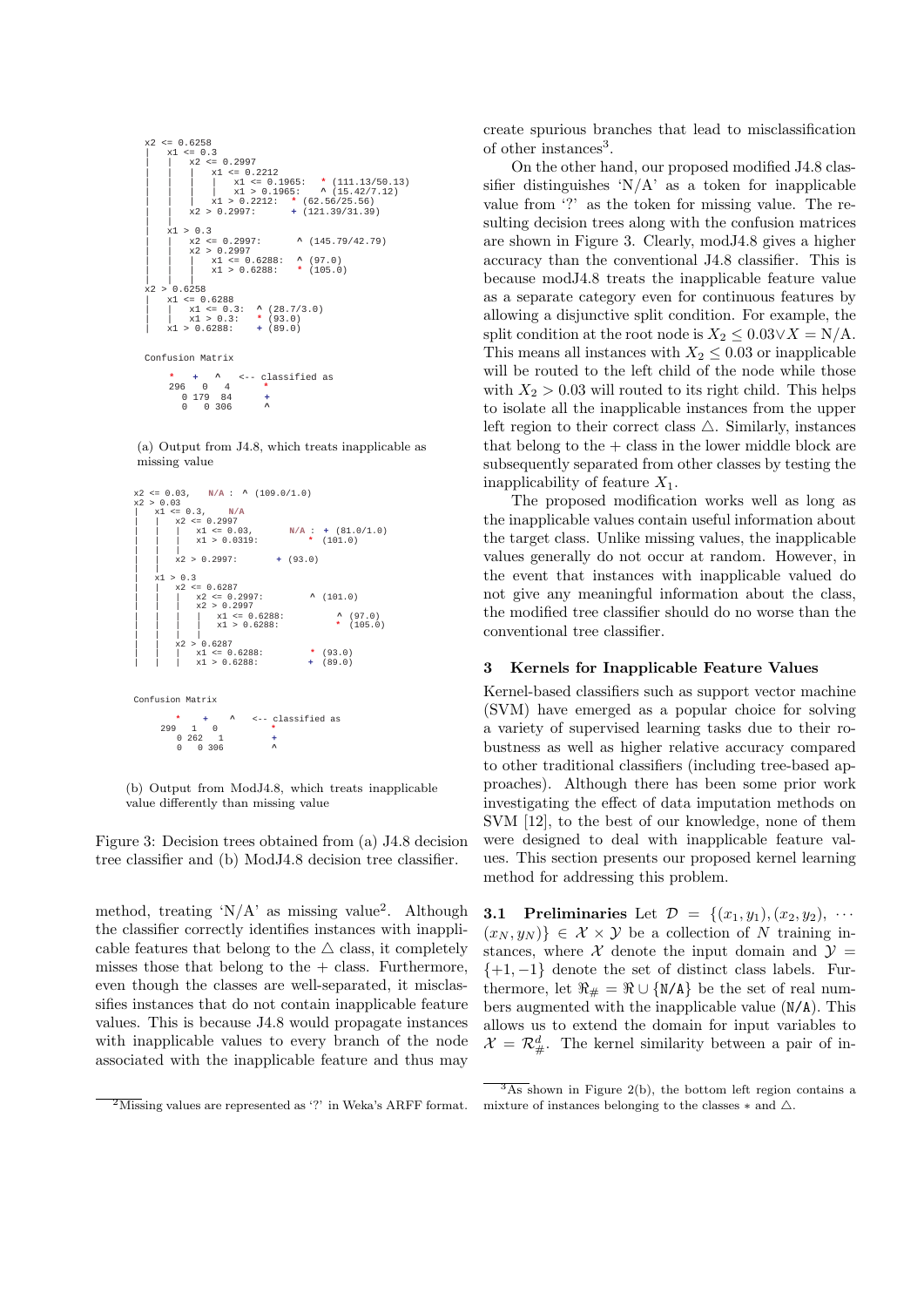stances is a function  $K : \mathcal{X} \times \mathcal{X} \rightarrow \mathbb{R}$ . The kernel function can be defined in the original input space or in a projected high-dimensional feature space  $\Phi(\mathcal{X})$ . Kernel functions that are positive semi-definite are often desirable as they form the basis for a class of large margin classifiers such as support vector machines. Popular choices of kernel functions include the linear kernel (which is the dot product between two input vectors) and non-linear kernels such as polynomial and Gaussian kernels.

**3.2 Dealing with Inapplicable Feature Values** Applying the kernel function to instances with inapplicable values is non-trivial as conventional arithmetic operations such as subtraction and multiplication between two numbers in  $\Re_{\#}$  may have to be re-defined to conform with their expected values. One possibility is to treat the inapplicable value  $#$  as a missing value (denoted as ? in Weka) and impute them with their global mean or mode. However, the resulting similarity values may not be consistent with their class information. As an illustration, consider the following toy example. Suppose each instance corresponds to an employee of an organization and the task is to distinguish salespersons from other employees.

Table 1: A toy example.

| Employee Name | Sales commission | Class        |
|---------------|------------------|--------------|
| John          | \$15,000         | <b>Sales</b> |
| Mary          | \$10,000         | <b>Sales</b> |
| Bob           | N/A              | Non-Sales    |
| Lisa          |                  | Non-Sales    |

Imputing the N/A with the global mean (\$12,500) leads to Bob and Lisa (who are non-sales employees) to be more similar to John (a sales employee) than Mary (another sales employee). Using linear kernel as our example, the similarity between two employees can be computed as the product of their sales commission. Another strategy is to replace the inapplicable values by a constant value such as 0. This approach, though convenient, do not always agree with our expectation. For example, although similarity between John and Mary is higher than that between John and Bob (or John and Lisa), the similarity between Bob and Lisa is now equal to zero. In order to overcome this limitation, we propose to define the multiplication operator  $\circledast$ :  $\Re_{\#} \times \Re_{\#} \to \Re$  as shown in Table 2.

For any two scalars *x* and *y*, the proposed multiplication operator assigns a maximum similarity score  $K(x, y) = c$  if both *x* and *y* are inapplicable and zero if only one of them is inapplicable. If both *x* and *y* are applicable, then their product reduces to the regular

Table 2: Multiplication operation  $\mathcal{R}$  in  $\mathcal{R}_{\#}$ .

| $\boldsymbol{x}$ | Y   | $x \circledast y$ |
|------------------|-----|-------------------|
| N/A              | N/A | C                 |
| N/A              |     | $\Omega$          |
| $\boldsymbol{y}$ | N/A | $\Omega$          |
| $\boldsymbol{x}$ | U   | xy                |

multiplication  $x \times y$ . With this definition, the similarity between Bob and Lisa is non-zero and is higher than that between John and Bob as well as John and Lisa.

The multiplication operator defined above can be used to induce an inner product between vectors.

DEFINITION 1. Let  $\mathbf{x}_i = (x_{i1}, x_{i2}, \cdots x_{id})$  denote a d*dimensional feature vector, where each*  $x_{ik} \in \Re_{\#}$ . The *inner product in*  $\Re$  *# is defined as follows:* 

(3.2) 
$$
\langle \mathbf{x}_i, \mathbf{x}_j \rangle \equiv \sum_k x_{ik} \circledast x_{jk}
$$

*where the multiplication operation follows the rules shown in Table 2.*

Next, we provide a formal proof that shows the resulting dot product yields a positive semi-definite kernel.

LEMMA 3.1. *The inner product between two vectors*  $\mathbf{x}_i$ *and* **x***<sup>j</sup> can be computed as follows:*

(3.3) 
$$
\langle \mathbf{x}_i, \mathbf{x}_j \rangle = \frac{1}{2} \tilde{\mathbf{x}}_i^T \tilde{\mathbf{x}}_j + \frac{1}{2} (\tilde{\mathbf{x}}_i \bullet \hat{\mathbf{x}}_i)^T (\tilde{\mathbf{x}}_j \bullet \hat{\mathbf{x}}_j)
$$

*where*  $\bullet$  *is the Hadamard product operator,*  $\hat{x}_i$  *and*  $\tilde{x}_i$ *are two vectors constructed from*  $\mathbf{x}_i \in \mathbb{R}^d$  *as follows:*  $\hat{x}_{ik} = 1$  *if*  $x_{ik} = N/A$  and  $-1$  otherwise;  $\tilde{x}_{ik} = \sqrt{c}$  *if*  $x_{ik}$ *= N/A and xik otherwise.*

*Proof.* Based on the inner product definition given in Equation (3.2):

$$
\langle \mathbf{x}_i, \mathbf{x}_j \rangle = \sum_k x_{ik} \otimes x_{jk}
$$
  
\n
$$
= \sum_k \tilde{x}_{ik} \tilde{x}_{jk} \frac{1 + \hat{x}_{ik} \hat{x}_{jk}}{2}
$$
  
\n
$$
= \frac{1}{2} \tilde{\mathbf{x}}_i^T \tilde{\mathbf{x}}_j + \frac{1}{2} \sum_k \tilde{x}_{ik} \tilde{x}_{jk} (\hat{x}_{ik} \hat{x}_{jk})
$$
  
\n(3.4) 
$$
= \frac{1}{2} \tilde{\mathbf{x}}_i^T \tilde{\mathbf{x}}_j + \frac{1}{2} (\tilde{\mathbf{x}}_i \bullet \hat{\mathbf{x}}_i)^T (\tilde{\mathbf{x}}_j \bullet \hat{\mathbf{x}}_j) \square
$$

Theorem 3.1. *The inner product given in Definition 1 induces a positive semi-definite linear kernel (Gram) matrix*  $K$ *, where*  $K_{ij} = \langle \mathbf{x}_i, \mathbf{x}_j \rangle$ .

*Proof.* Let **X** denote an  $N \times d$  data matrix, where each row corresponds to a data point. Furthermore, let **X**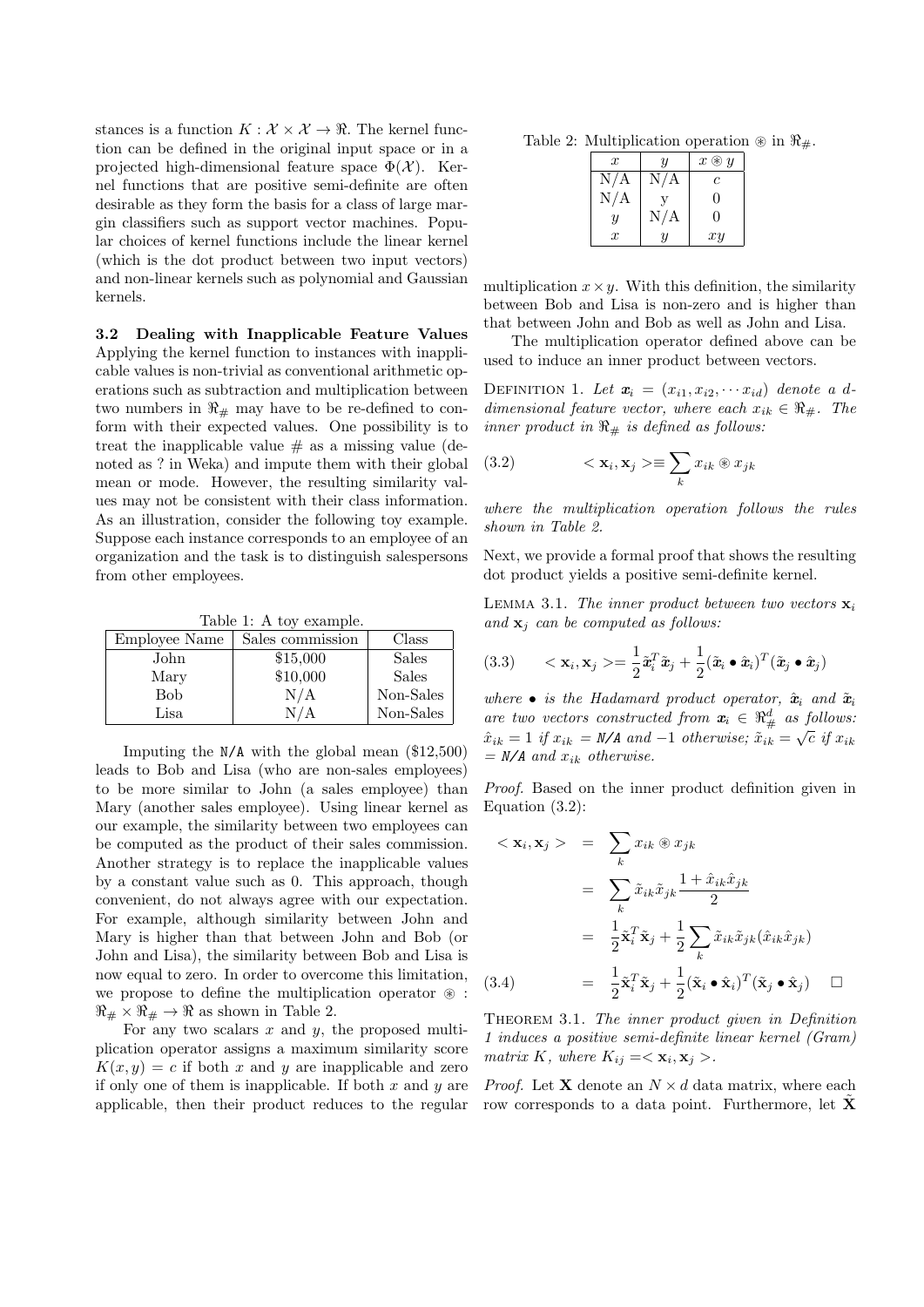and  $\hat{\mathbf{X}}$  be a pair of matrices whose *i*-th row corresponds to  $\tilde{\mathbf{x}}_i^T$  and  $\hat{\mathbf{x}}_i^T$ , respectively. Following Lemma 3.1, the kernel matrix *K* can be computed as follows:

(3.5) 
$$
K = \frac{1}{2}\tilde{\mathbf{X}}\tilde{\mathbf{X}}^T + \frac{1}{2}(\tilde{\mathbf{X}} \cdot \hat{\mathbf{X}})(\tilde{\mathbf{X}} \cdot \hat{\mathbf{X}})^T
$$

Define the Hadamard product between  $\tilde{\mathbf{X}}$  and  $\hat{\mathbf{X}}$  as **Z**. Then the kernel is given by

$$
K = \frac{1}{2}\tilde{\mathbf{X}}\tilde{\mathbf{X}}^T + \frac{1}{2}\mathbf{Z}\mathbf{Z}^T.
$$

Furthermore, given a *d−*dimensional vector **v**

$$
\mathbf{v}^T K \mathbf{v} = \mathbf{v}^T (\frac{1}{2} \tilde{\mathbf{X}} \tilde{\mathbf{X}}^T + \frac{1}{2} \mathbf{Z} \mathbf{Z}^T) \mathbf{v}
$$
  
=  $\frac{1}{2} \mathbf{v}^T \tilde{\mathbf{X}} \tilde{\mathbf{X}}^T \mathbf{v} + \frac{1}{2} \mathbf{v}^T \mathbf{Z} \mathbf{Z}^T \mathbf{v}$   
=  $\frac{1}{2} || \tilde{\mathbf{X}}^T \mathbf{v} ||^2 + \frac{1}{2} || \mathbf{Z}^T \mathbf{v} ||^2 \ge 0.$ 

Thus, *K* must be a positive semi-definite matrix.  $\Box$ 

The linear kernel defined in Theorem 3.1 can be extended to a polynomial kernel of degree *p* as follows:

$$
K(\mathbf{x}_i, \mathbf{x}_j) = \left(1 + \langle \mathbf{x}_i, \mathbf{x}_j \rangle\right)^p
$$

This allows us to extend the formulation to a nonlinear kernel in  $\mathbb{R}^d_\#$  space. In the next section, we present a novel algorithm to learn the kernel matrix for incomplete data. The proposed kernel is constructed as linear combination of base kernels, each of which is a rank-1 matrix constructed from the predicted outputs of treebased classifiers.

## **4 Boosted Tree Kernel**

The previous section presents unsupervised kernels for defining the similarity between pairs of data instances. For the nonlinear case, the appropriate choice of the kernel parameter is often tricky and poor selection may result in sub-optimal performance. In this section, we cast the kernel selection process as a learning problem, where the kernel is estimated from the available data. Here again, we are faced with the dilemma caused by inapplicable data. Towards this end, we propose an effective way to perform supervised kernel learning on data with inapplicable values.

A simple and intuitive way to learn a non-linear kernel on a given labeled data is to construct a ground truth kernel **G** from the label information as follows:

$$
G(\mathbf{x}_i, \mathbf{x}_j) = \begin{cases} 1, & \text{if } y_i = y_j; \\ -1, & \text{otherwise.} \end{cases}
$$

Given the ground truth kernel *G*, our objective is to derive a kernel *K* that is maximally aligned with the ground truth kernel *G* by minimizing the following exponential loss function:

(4.6) 
$$
\mathcal{L} = \sum_{ij} \exp\left[-K_{ij}G_{ij}\right]
$$

The exponential loss function has been studied at length in the machine learning community. A simple yet effective way to minimize the exponential loss is by employing the boosting framework [8, 4, 5], where we impose a parametric form on the kernel,

$$
K = \sum_{t} \alpha_t K_t
$$

Here the kernel  $K$  is written as a linear combination of several "weak" kernels *Kt*, each of which captures the similarities among a subset of the data instances correctly. It is desirable to construct the weak kernels  $K_t$  as low rank matrices to speed up the computation time of the underlying machine learning algorithms [7, 9].

In this paper, the weak kernels are constructed as rank-1 matrices  $K_t = u_t u_t^T$ , where each vector  $u_t \in$ *{−*1*,* +1*}* is the predicted output of the modJ4.8 decision trees discussed in the previous section. In addition to providing easy-to-compute rank-1 weak kernels, another advantage of this approach is that it can automatically handle inapplicable features. The weak kernel  $K_t = u_t u_t^T$  would assign a high similarity score to pairs of data points predicted to be in the same class and low scores to pairs of data points predicted to be in different classes. Since the output of the modJ4.8 decision tree classifier is not perfect, the weak kernel  $K_t$  might not perfectly reflect the ground truth kernel *G*. The boosting framework [8, 4, 5] provides a systematic way to combine the weak kernels  $K_t$  to form a "strong" kernel *K*. Algorithm 1 presents a summary of our TreeBoost kernel learning method for inapplicable features.

The algorithm maintains a weight matrix *D* that reflects the discrepancy between the current estimate *K* and the ground truth *G*. The larger the discrepancy, the higher is the corresponding weight in *D*. *D* was initialized to uniform distribution in the first iteration. In each iteration, the algorithm computes a weight vector *W* for all the data instances as a row average of matrix *D*. The weight vector is used to select instances from  $D$  to form a training set. The training set is then used to construct a modJ4.8 decision tree *ut*. The predicted output of the tree is then used to construct a rank one kernel  $K_t = u_t u_t^T$ . We then compute the confidence factor  $\alpha_t$  associated with the rank one kernel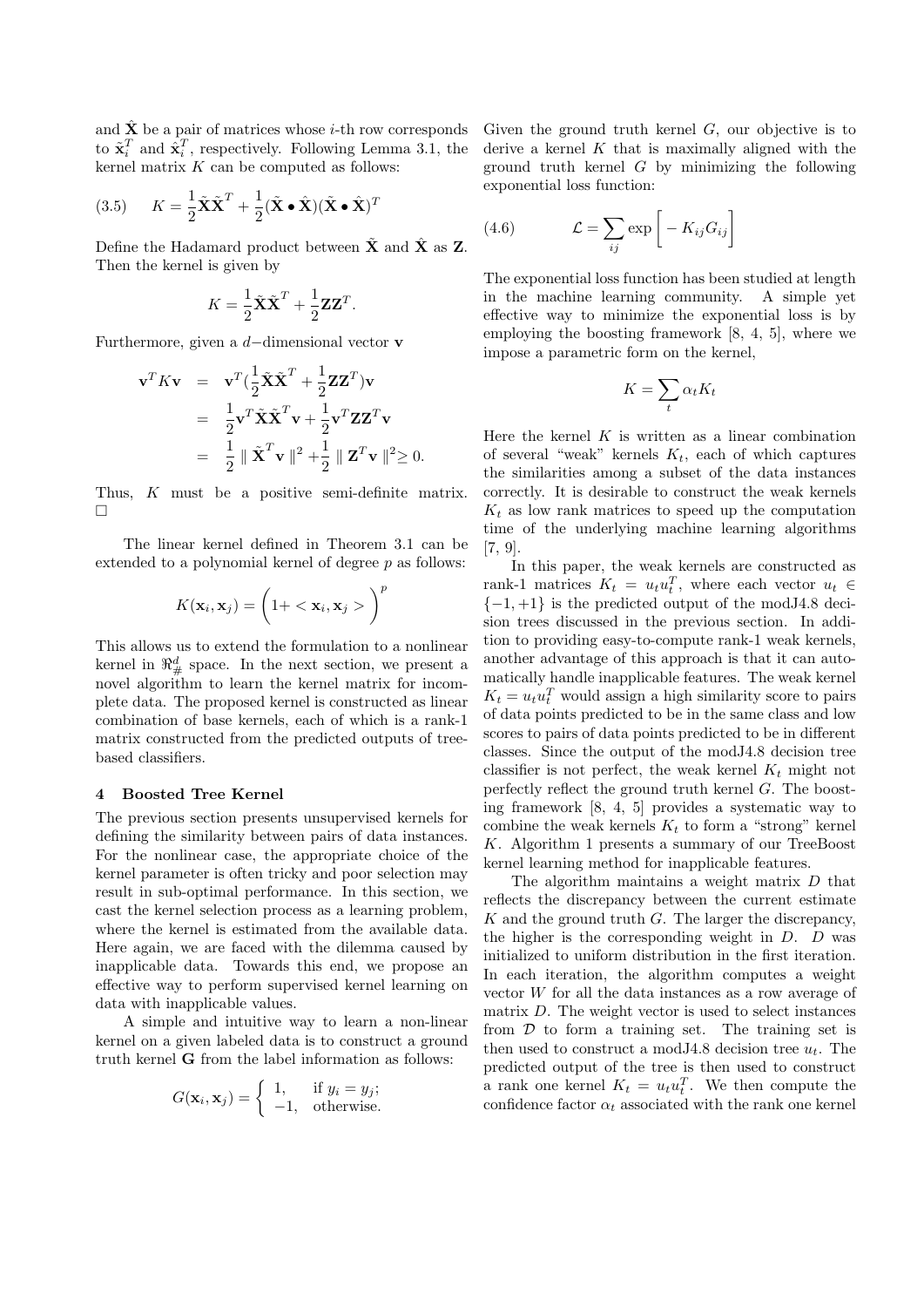## **Algorithm 1** TreeBoost Kernel

**Input**:  $\mathcal{D} = \{(\mathbf{x}_1, y_1), (\mathbf{x}_2, y_2), \cdots (\mathbf{x}_N, y_N)\} \in \mathcal{X} \times$ *{*+1*, −*1*}*

**Output**:  $K: N \times N$  estimated kernel matrix

**Initialize:**  $T =$  maximum number of iterations  $W_0 = 1/N$ **1**  $G = yy^T; K = [0]_{N \times N}; D = \frac{1}{N} \exp(-K \cdot G)$ 

**for**  $t = 1$  to  $T$  **do** Update weight for each data point  $W_t(r) = \frac{1}{n} \sum_j D_{rj}$ Create  $\mathcal{D}_t$  by sampling with replacement from  $\mathcal{D}_t$ according to *W<sup>t</sup>* Train a modJ4.8 decision tree classifier on  $\mathcal{D}_t$ *u<sup>t</sup>* : *X → {−*1*,* +1*}* Construct the rank-1 kernel matrix  $K_t = u_t u_t^T$ Compute the kernel alignment error:  $\epsilon_t = Pr_D(\mathbf{I}(K_t \neq G))$  $\alpha_t = \frac{1}{2} \log(\frac{1-\epsilon_t}{\epsilon_t})$ Update weight matrix: *D* ← *D* • exp $(-G \cdot K_t)$  and Normalize Compute  $K \leftarrow K + \alpha_t K_t$ **end for** return *K*

based on the kernel alignment error,  $\epsilon_t$ . Finally, we adjust the weight on each kernel entry according to the exponential loss function.

The proposed TreeBoost kernel learning method has several advantages:

- It is designed for learning kernels with incomplete data.
- It explicitly learns the feature function  $\phi(x)$  based on the ground truth kernel, unlike the linear and polynomial kernels described in the previous section.
- *•* It represents the kernel as a linear combination of low rank matrices, i.e.  $K = V\Lambda V^T$  where *K* is an  $N \times N$  matrix and *V* is an  $N \times k$  matrix (*k << N*). The low rank representation has an advantage in lowering both the storage and computational complexity [7, 9] (unlike the approach presented in [5] that requires solving a generalized eigenvalue problem, which has  $O(N^3)$  complexity).

## **5 Experimental Evaluation**

In this paper, we have proposed three methods for classifying data with inapplicable feature values, namely, modified J48 tree algorithm (Mod. J48), modified dot product based linear/polynomial kernel (Lin.  $\circledast$ ) and a supervised tree based kernel (Tree Kernel). The proposed algorithms are compared against two other baseline algorithms, namely, the regular J4.8 decision tree classifier (J48) and mean imputed linear/polynomial kernels MI Lin. The experiments are performed on real world data from two different domains.

**5.1 Linear Kernel** We first compare the performance of the mean imputed linear/polynomial kernel against the proposed modified linear kernel using the KDD CUP 2012 data set. The data consists of a directed network of social media users along with a useritem recommendation network. Each user acts on an item recommendation by either accepting (+1) or rejecting (-1) the recommendation. We selected 10 out of the 6000 available items and extracted the subgraph of all users who have been recommended at least one of these items. The goal is to predict the response of a user on a recommended item based on the responses of the user's friends. Specifically, for each user in the subgraph, we compute the number of neighbors who have accepted the recommendation of item *i*, as a feature. These features can take a value between 0 and maximum out-degree of the network. It should be noted that a user can accept or reject an item only after it has been recommended to the user. Therefore, if an item is not recommended to any of the neighbors, then the feature value (number of accepted neighbors) becomes inapplicable. The inapplicable feature value should not be replaced with zero, as it will indicate none of the neighbors has accepted the item despite recommendation. We apply both linear and nonlinear SVM (with polynomial kernel of degree 2) on the data and rank order the users based on their distance to the decision boundary. We classify the top 500 users as the ones who would accept a recommended item and compute the precision. The results are shown in Table 3. The proposed modified linear/polynomial kernel performs better than the mean imputed kernel on 6 items and as good as mean imputed kernel on 2 other items. It performs slightly worse than the mean imputed kernel on 2 products.

**5.2 J4.8** In this section, we compare the results of the proposed modified J48 tree from the regular J48 tree algorithms. The experiment was performed on the Internet traffic flow data set, where the goal is to categorize the observed flows into either malicious or legitimate ones. The number of features extracted varies with length of the flow. For examples, features such as size of packet 10, is not applicable to short flows with less than 10 packets. The feature value cannot be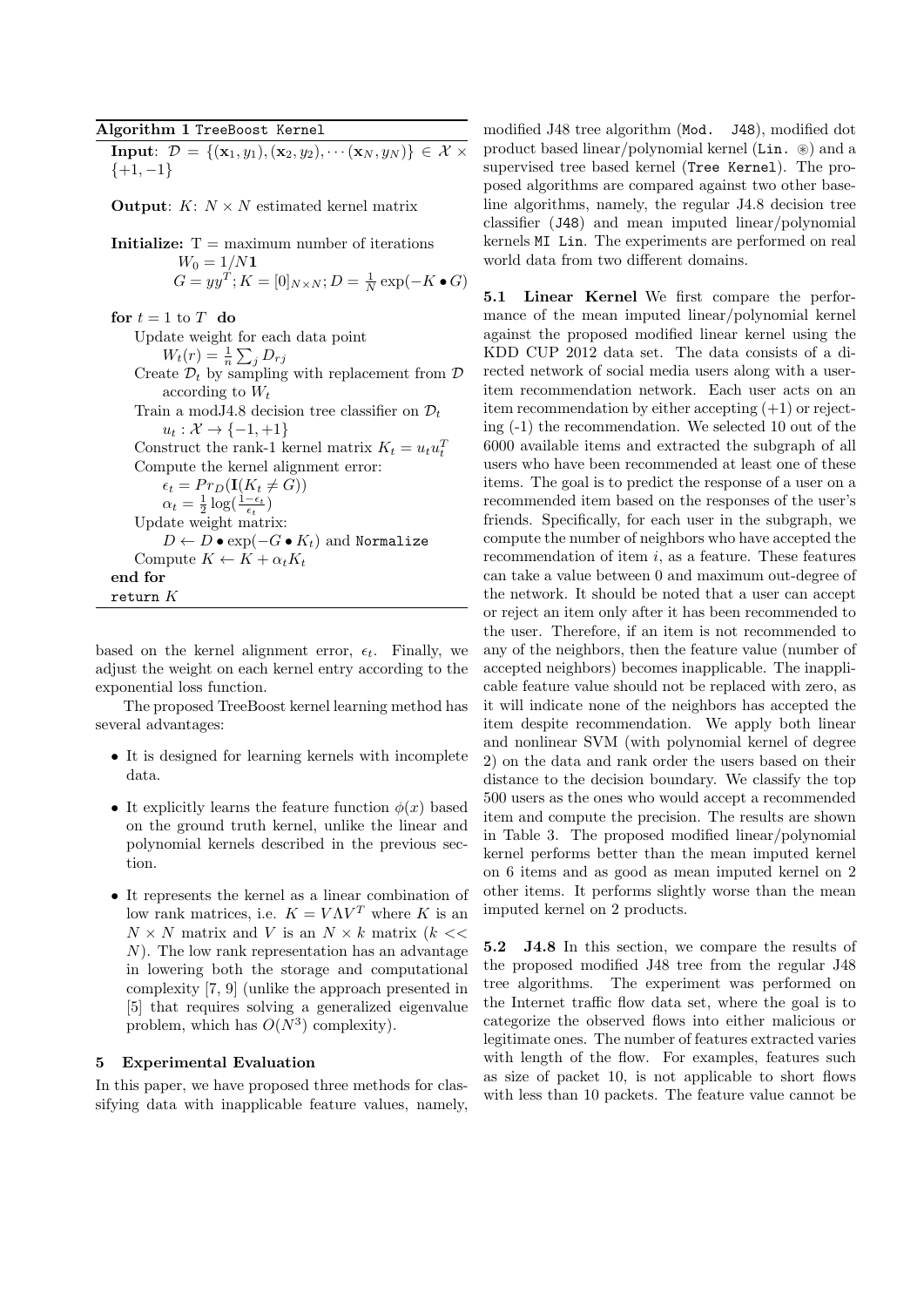Table 3: Comparison between the precision for top 500 users obtained by linear and nonlinear SVM on the mean imputed kernels (MI Lin. and MI Poly.) and the proposed modified kernels (Lin.  $\circledast$  and Poly. $\circledast$ ).

| Product         |          | Linear SVM         |          | Nonlinear SVM |  |  |
|-----------------|----------|--------------------|----------|---------------|--|--|
|                 | MI Lin.  | Lin. $\circledast$ | MI Poly. | Poly.         |  |  |
| $\mathbf{1}$    |          | $7.2\%$ $8.4\%$    | $4.6\%$  | $7.8\%$       |  |  |
| $\overline{2}$  | $11.6\%$ | $12\%$             | $9.2\%$  | 10.6 %        |  |  |
| 3               | 8.8 %    | $9.6\%$            | $9.2\%$  | 10.6 %        |  |  |
| 4               | $10.2\%$ | $13.4\%$           | 11.4 $%$ | $11.2\%$      |  |  |
| $5\overline{)}$ | $14.2\%$ | 15.2 %             | 13.8 %   | $14.2\%$      |  |  |
| 6               | $15.2\%$ | 16.8 %             | $12.6\%$ | $12.0\%$      |  |  |
| 7               | $4.2\%$  | $3.6\%$            | 4.8 %    | 6.10 $%$      |  |  |
| 8               | 13.2 %   | 12.8 %             | 14 %     | 14.8 %        |  |  |
| 9               | $12.4\%$ | $11.4\%$           | $11.8\%$ | 11.8 %        |  |  |
| 10              | $8.8\%$  | 8.4 %              | 8.4 %    | 8.4 %         |  |  |

encoded as zero because dummy packets can be inserted to avoid detection giving rise to genuine packets with zero payload size. Thus, for a flow with less than *k* packets, the feature value for *size of packet #k* is marked inapplicable instead of zero. This holds for other flowlevel features such as inter-arrival time, etc. Altogether, there were 108 extracted flow-level features in the data.

Table 4 shows the distribution for each class along with the F-measure obtained by the different algorithms. Observe that the proportion of legitimate flows is significantly higher than malicious flows. Here, the modified J4.8 algorithm gives a higher F measure on the malicious class than the original J48 tree algorithm, without compromising on the performance on the legitimate class.

**5.3 Tree Kernel** In this section, we compared the performance of the proposed tree kernel against linear kernel. We used the same data set as described for J4.8 trees, except we considered the specific class of malware associated with the malicious flows. In essence, this is a multi-class classification problem on the traffic flow data set. Table 5 shows the size of each class in the training and test sets, along with the proportion of inapplicable features (out of the 108 flow-level features). Clearly, the proportion of inapplicable features varies with the classes. For example, out of 108 features, class A has at least one inapplicable value in 76 of them. Class E has the least number of data instances with inapplicable features. We run SVM on the above data set with three different kernel. The results, as summarized in Table 5, showed that the proposed kernel learning technique outperforms the traditional mean imputed linear kernel as well as the proposed modified linear kernel.

## **6 Conclusions**

This paper highlights the need for techniques to deal with data sets containing inapplicable-valued features. First, we distinguish the inapplicable values from other types of missing values. We then highlight the deficiency of decision tree classifiers in handling data with inapplicable values and propose a modification for such classifiers. We then utilize the modified decision trees to construct kernels on the data with inapplicable values, which are in turn used to perform multi class classification. In addition, we also define a multiplicative operator for dealing with inapplicable feature values and use this operator to define an inner product kernel on data with inapplicable values. We prove the positive semidefiniteness of the kernel and experimentally verify its superiority over regular inner product kernel for data with inapplicable values.

## **7 Acknowledgement**

Prakash Mandayam Comar and Pang-Ning Tan's research are supported in part by Office of Naval Research grant number N00014-09-0663.

## **References**

- [1] L. Breiman, J. Friedman, R. Olshen, and C. Stone. *Classification and Regression Trees*. Wadsworth, Belmont, 1984.
- [2] E. F. Codd. Extending the database relational model to capture more meaning. *ACM Trans. Database Syst.*, 4:397–434, 1979.
- [3] E. F. Codd. Missing information (applicable and inapplicable) in relational databases. *SIGMOD Record*, 15(4):53–78, 1986.
- [4] M. Collins, R. E. Schapire, and Y. Singer. Logistic regression, adaboost and bregman distances. *Machine Learning*, 48(1-3), 2002.
- [5] K. Crammer, J. Keshet, and Y. Singer. Kernel design using boosting. In *In Advances in Neural Information Processing Systems 15*, 2003.
- [6] Y. Ding and J. S. Simonoff. An investigation of missing data methods for classification trees applied to binary response data. *Journal of Machine Learning Research*, 11:131–170, 2010.
- [7] S. Fine and K. Scheinberg. Efficient SVM training using low-rank kernel representations. *J. Mach. Learn. Res.*, 2, Mar. 2002.
- [8] Y. Freund and R. E. Schapire. A decision-theoretic generalization of on-line learning and an application to boosting. *J. Comput. Syst. Sci.*, 55(1), 1997.
- [9] P. Jain, B. Kulis, J. V. Davis, and I. S. Dhillon. Metric and kernel learning using a linear transformation. *Journal of Machine Learning Research*, 13:519–547, march 2012.